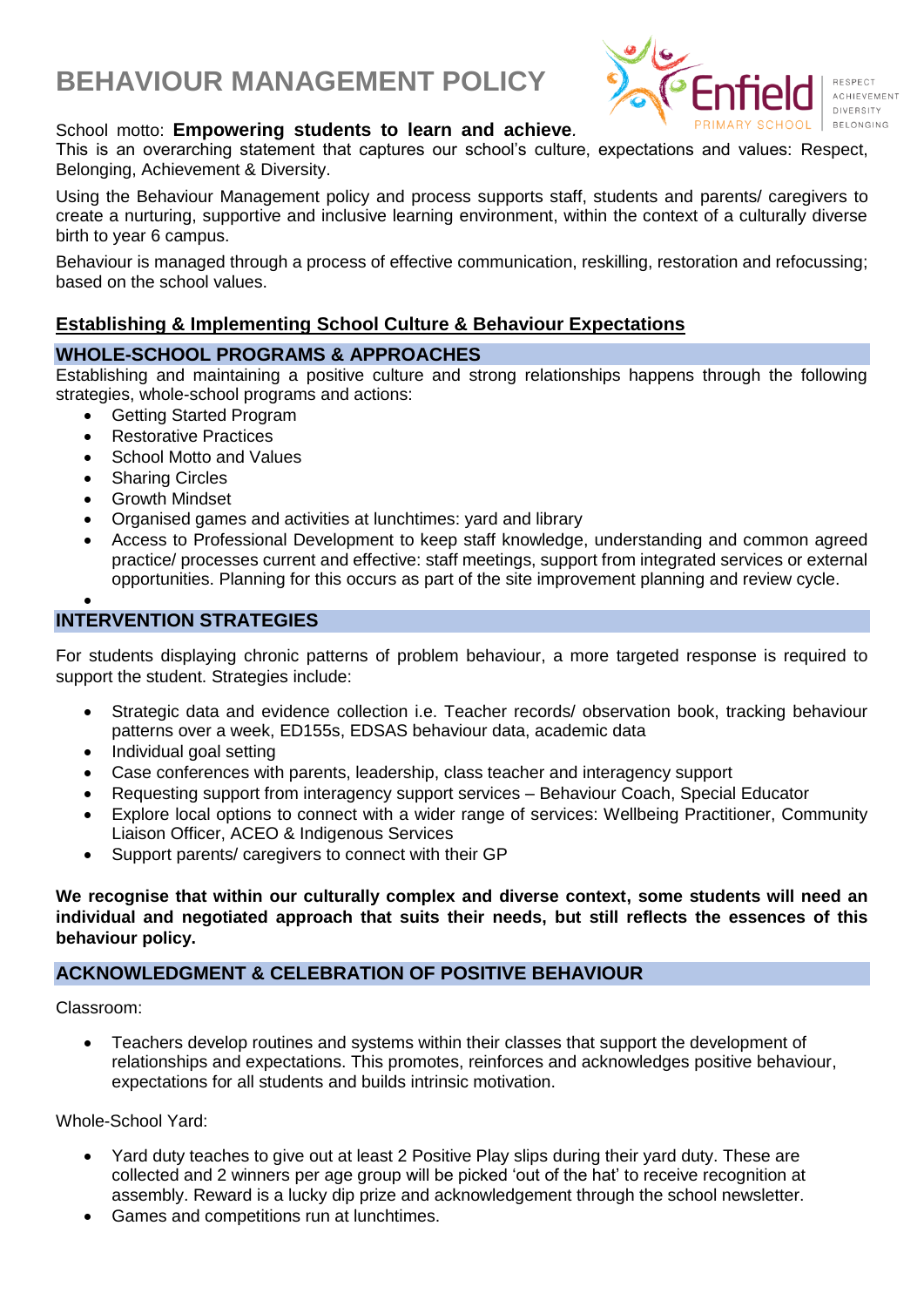### **CONSEQUENCE DEFINITIONS – See flow chart for the process used**

- **REMINDERS –** remind students about the correct behaviour and expectations. A couple of reminders given before moving to the next step.
- **IN CLASS 'TAKE-A-BREAK' –** short time away from others, in a designated spot in the classroom, or learning area. Student to reflect on their behaviour in order to re-join the class and continue with learning.
- **'TAKE-A-BREAK' –** maximum of 20 minutes away from others, in a designated "BUDDY" classroom. A working space is provided for the student to reflect on their behaviour and complete the Restorative Thinking questions on the blue Take-A-Break form. Every year poster is created & displayed in classes to show which class students go to for their 'TAKE-A-BREAK'.
- **OFFICE INTERVENTION** the level of behaviour requires the student to be removed from the classroom or learning area for a minimum of 20 minutes. Leadership will investigate and followup using Restorative questions and behaviour management process.
- **YARD: RED BENCH** the level of behaviour requires the student to sit out, on a red bench (located on the asphalt or oval), for either all of recess, or half/ all of the lunch play sessions.
- **TAKE HOME\* –** student is unable to refocus and re-enter the classroom, so parents/ caregivers are requested to take them home and have a fresh start the following day. A restorative conversation will happen with the student with the teacher or Leadership as part of their reentry.
- **INTERNAL SUSPENSION\* –** student completes work in the office, away from others, for a half or full day, due to the continuous or extreme nature of the behaviour. A conversation will occur with Leadership and class teacher before re-entry into their class.
- **EXTERNAL SUSPENSION\* –** continuous or extreme behaviour that requires students to remain at home for a period of 1-5 days, depending on the severity of the incident. A re-entry meeting must occur, attended by the parent/ caregiver, to set behaviour goals and re-enter the classroom. If the parent/ caregiver does not attend, a further internal suspension is given and the parent/ caregiver contacted to attend for the re-entry meeting: same or following day.

**\*Parent/ caregiver is contacted to inform them of this consequence, provide details of the incident and request they pick up their child for a Take Home or External suspension.**

## **YARD BEHAVIOUR**

**INTERVENTION SCALE –** students will access this level of support as a consequence for yard behaviour, as per the behaviour management process, or as part of targeted intervention and support. Leadership, in consultation with the class teacher, will make the decision to use this as a consequence and intervention.

> Students will move up or down the scale, one level at a time, according to their behaviour and success at improving their choices and meeting behaviour goals/ expectations.

> Review at each stage occurs as per the identified timeframe, with Leadership and consultation with the class teacher.

## **FURTHER NOTES:**

Teachers may inform parents/ caregivers informally of any 'TAKE-A-BREAK', Office Interventions or yard incidents as part of developing relationships with them and ensuring they are informed about their child's behaviour at school.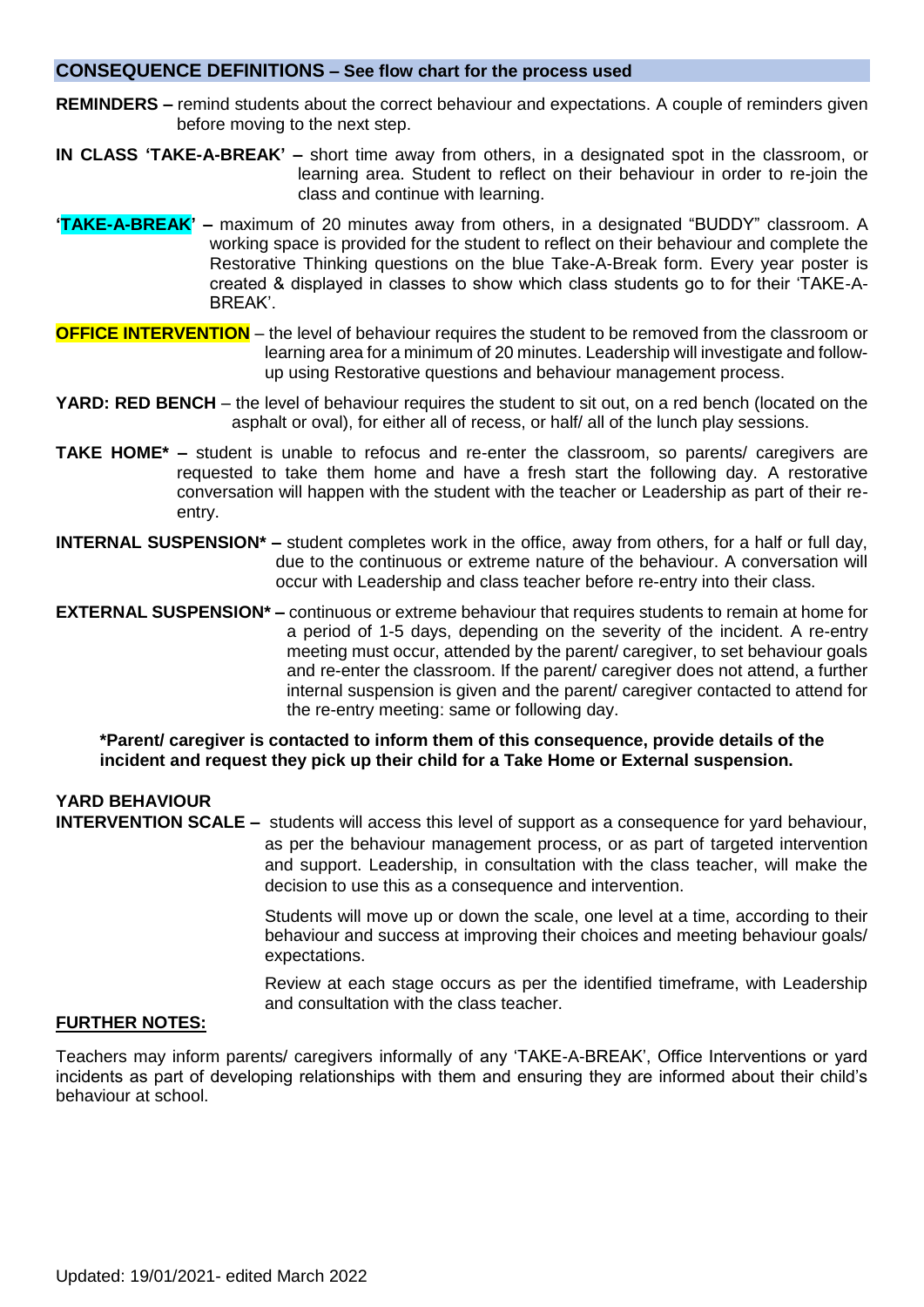## **TRACKING, MONITORING & FOLLOW-UP**

All behaviour data is collected and collated. This information plays an important role in creating individual plans, setting goals, making decisions about support needed and applying for additional support and funding. The data helps to form a picture of how the student is engaging at school and identify patterns of behaviours and or triggers.

Data collection:

- 'Take-A-Break' teachers ensure all completed blue forms are sent up to the office, on a Friday, in their roll book.
- **•** Office intervention and consequences entered into EDSAS by Leadership and recorded on Leadership tracking sheet, parents notified.
- Yard behaviour slips collected at the end of the week and entered into spreadsheet and EDSAS
- Communicating behaviour rates and trends occurs via the weekly staff bulletin.
- Important issues or questions raised through the staff meeting agenda for whole-staff discussion and consideration.
- New enrolments as part of the enrolment process, questions are asked about student behaviour at their previous school and information shared with the class teacher and other relevant parties, to ensure positive start for student and correct supports can be arranged.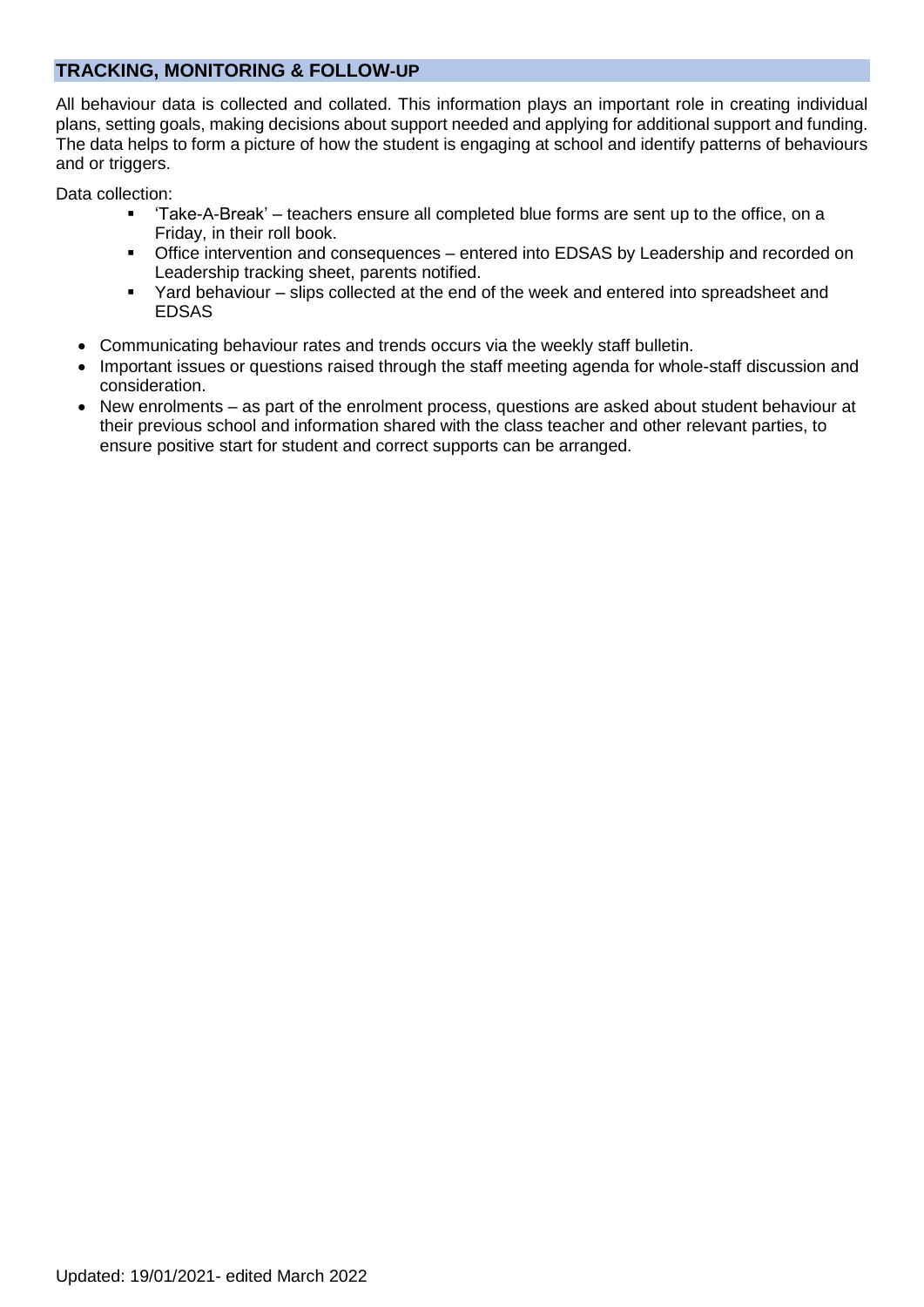# **YARD BEHAVIOUR: INTERVENTION SCALE**

Students will access this level of support as a consequence for yard behaviour, as per the behaviour management process, or as part of targeted intervention and support. Leadership, in consultation with the class teacher, will make the decision to use this as a consequence and intervention.

Students will move up or down the scale, one level at a time, according to their behaviour and success at improving their choices and meeting behaviour goals/ expectations.

Review at each stage occurs as per the identified timeframe, with Leadership and consultation with the class teacher.

|  |   | Level                   | <b>Timeframe/ Review</b>                                                                                                                                                                | <b>Consequence</b>                                                                                                                                                               | <b>Support/ Other actions</b>                                                                                                                                                                                                                                                                          |
|--|---|-------------------------|-----------------------------------------------------------------------------------------------------------------------------------------------------------------------------------------|----------------------------------------------------------------------------------------------------------------------------------------------------------------------------------|--------------------------------------------------------------------------------------------------------------------------------------------------------------------------------------------------------------------------------------------------------------------------------------------------------|
|  | 5 | Off the<br>Yard         | Duration: 1 term<br>Review and further<br>action is determined by<br>recommendations and<br>support from<br>interagency services<br>and possible<br>suspension & exclusion<br>processes | Removed from the yard<br>completely:<br>• Office at recess<br>• Library at lunch                                                                                                 | $\bullet$ Tracking<br>and<br>monitoring<br>via<br>Leadership re student progress<br>• Reskilling conversations daily with<br>Leadership<br>• Explore further options for support:<br>Behaviour<br>Coach,<br>Mentoring,<br>Counselling                                                                  |
|  | 4 | Alternative<br>Play     | Duration: 5 weeks<br>Review:<br>Check-in weekly<br>Full review: end of the 5<br>weeks                                                                                                   | Removed from the yard<br>for a set period of time:<br>• Office at recess<br>• Library at lunch                                                                                   | $\bullet$ Tracking<br>and<br>monitoring<br>via<br>Leadership re student progress<br>• Reskilling conversations daily with<br>Leadership                                                                                                                                                                |
|  | 3 | Restricted<br>Play      | Duration: 1 Week<br>Review:<br>End of the week                                                                                                                                          | Play is<br>restricted<br>to<br>smaller,<br>more<br>manageable areas:<br>• certain areas of the<br>yard<br>Walk with teacher<br>Office at recess<br>$\bullet$<br>Library at lunch | $\bullet$ Tracking<br>and<br>monitoring<br>via<br>Leadership re student progress<br>• Reskilling conversations daily via<br>library at lunch with duty teacher<br>and or Leadership<br>· Yard play can be directed via<br>creation of yard cards, identifying<br>where students should be and<br>when. |
|  |   | Low level<br>behaviours | Play session by play<br>session<br>(See Behaviour<br>Management Process)                                                                                                                | Red benches given by<br>yard duty teacher                                                                                                                                        | • Track and monitored<br>• May indicate moving up to next<br>level if behaviour doesn't improve<br>• Moved to next level after 3 repeated<br>low level referrals or 3 serious<br>misbehaviours in a term                                                                                               |
|  |   | All Good                | None                                                                                                                                                                                    | Positive Yard play slips<br>given<br>out<br>to<br>acknowledge successful<br>play                                                                                                 | • Organised games and activities for<br>all to join in with out on the yard at<br>lunch                                                                                                                                                                                                                |

The library is a safe and structured space with organized activities and adult supervision. Students accessing this space as part of this scale are developing play and social skills. When students are initially placed on the scale they may be required to sit out for a portion of the lunch play period and then transitioned into the activities.